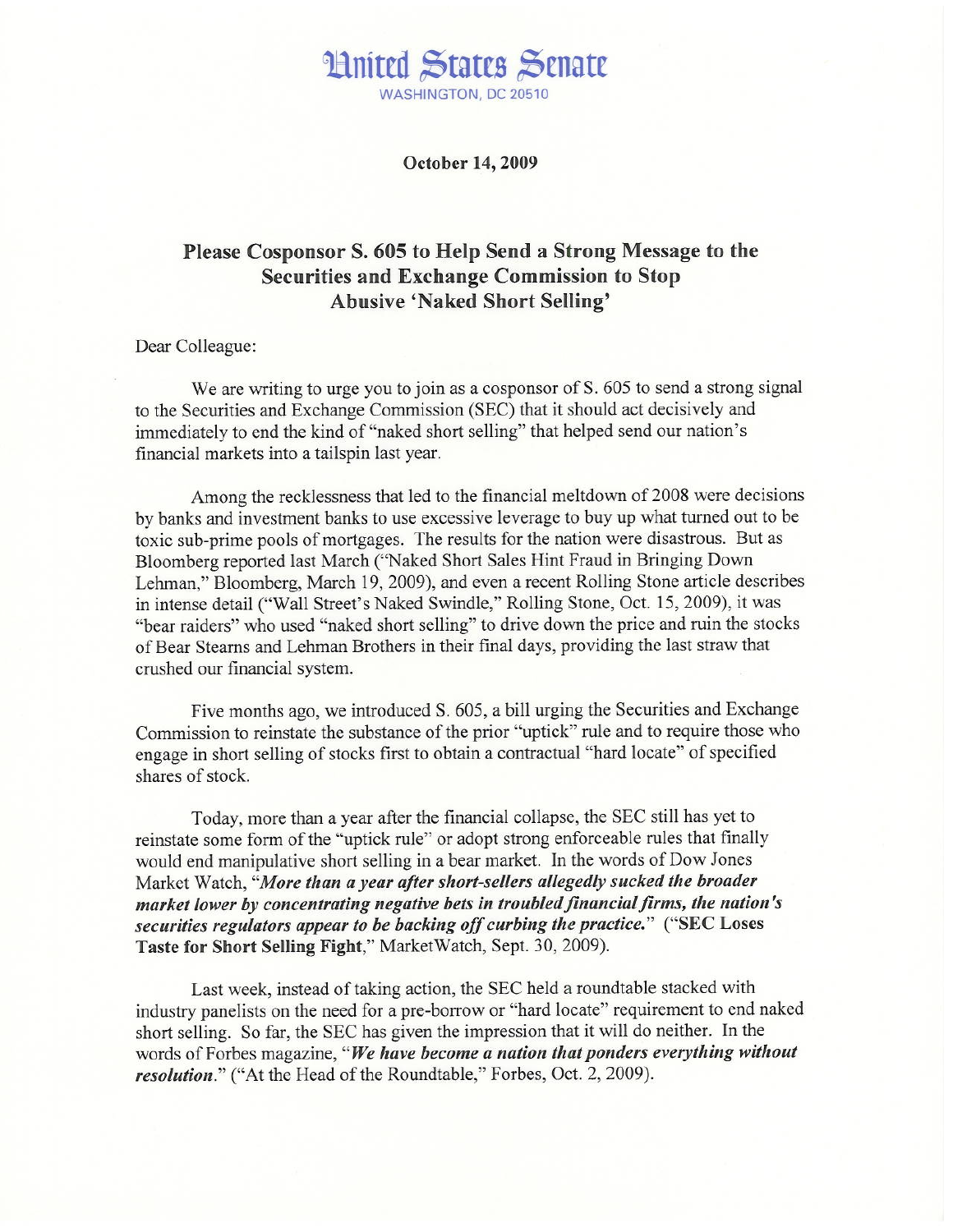The price of inaction is that our TARP banks and other stocks remain vulnerable to bear raids and naked short selling. The SEC's current rules leave its Enforcement Division unable to stop manipulative short selling; it has yet to bring a single case against those involved with the naked short selling debacle of last year. This is unacceptable.

U.S. credit and equity markets should be a crown jewel. Only a year ago, we suffered a credit market debacle that led to devastating consequences for millions of Americans. We must put an end to known abusive financial practices in other markets, including equities, before new problems arise. It is essential to ensure the integrity of U.S. capital markets.

If you wish to cosponsor S. 605, please contact Jeff Connaughton with Senator Kaufman (x44216) or Chris Cook with Senator Isakson (x43643).

Sincerely,

Edward E. Kaufmar **United States Senator** 

Jon Tester

United States Senator

Johnny Isakson

**United States Senator** 

Arlen Specter

**United States Senator** 

Attachments

- $(1)$ S. 605
- Press Articles Mentioned Above  $(2)$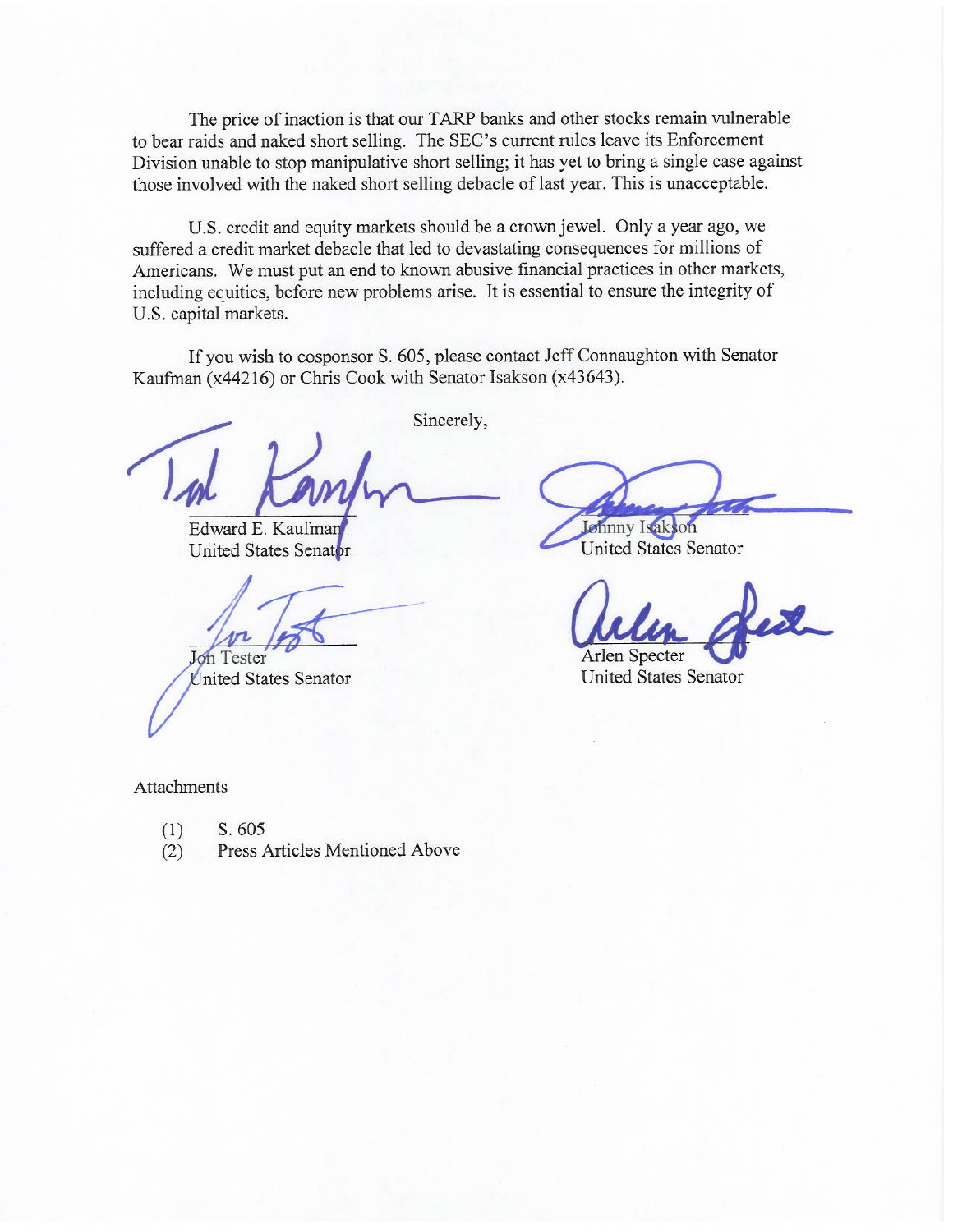### 111TH CONGRESS **IST SESSION S. 605**

To require the Securities and Exchange Commission to reinstate the uptick rule and effectively regulate abusive short selling activities.

#### IN THE SENATE OF THE UNITED STATES

MARCH 16, 2009

Mr. KAUFMAN (for himself, Mr. ISAKSON, and Mr. TESTER) introduced the following bill; which was read twice and referred to the Committee on Banking, Housing, and Urban Affairs

# **A BILL**

- To require the Securities and Exchange Commission to reinstate the uptick rule and effectively regulate abusive short selling activities.
	- 1 *Be it enacted by the Senate and House of Representa-*
	- 2 *tives of the United States of America in Congress assembled,*

#### 3 **SECTION 1. REINSTATEMENT REQUIRED.**

4 Not later than 60 days after the date of enactment 5 of this Act, the Securities and Exchange Commission (in 6 this Act referred to as the ''Commission'') shall—

7 (1) reinstate the substance of that portion of 8 the regulations in effect on July 5, 2007, that pro-9 hibited short sales not effected on a plus tick;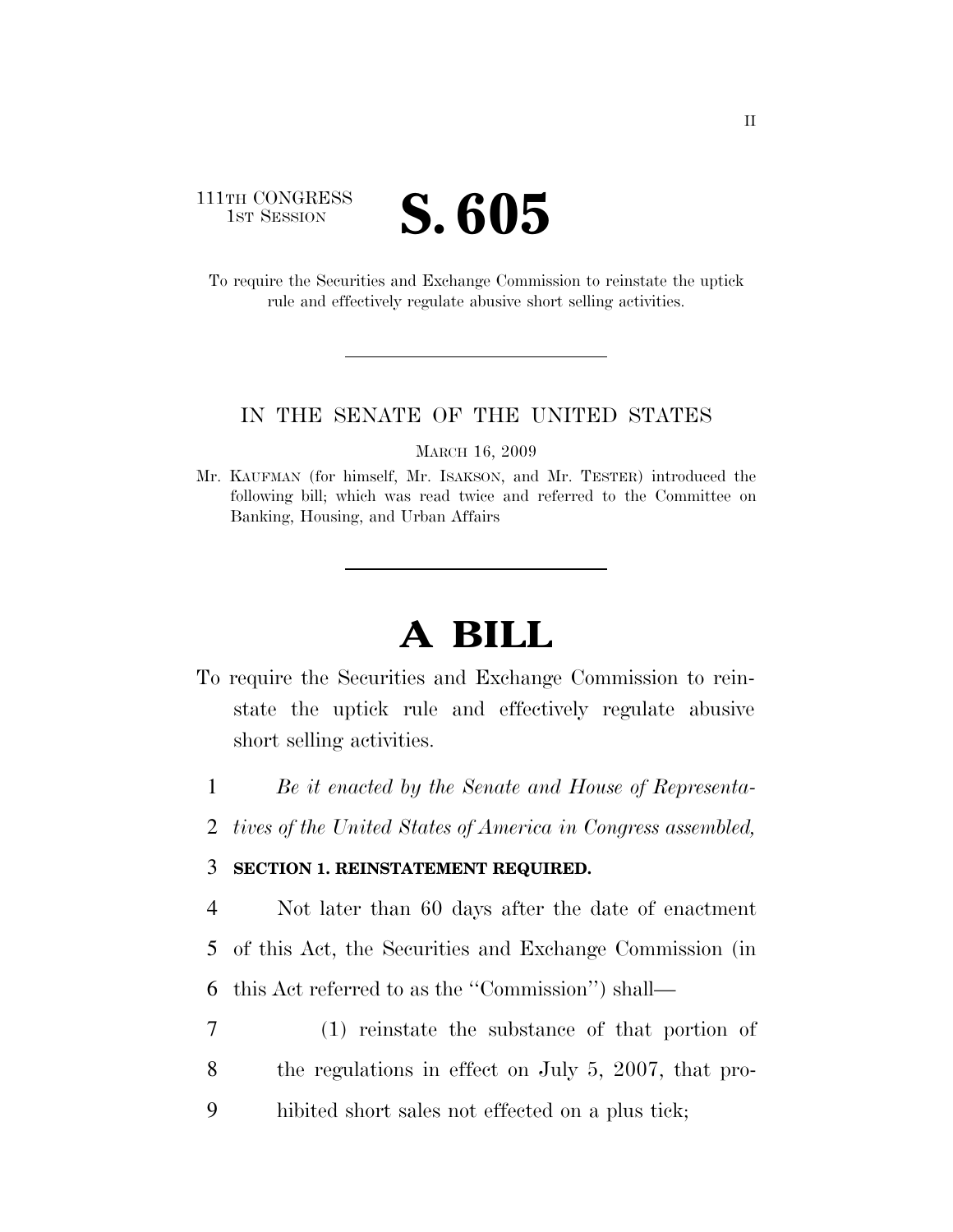(2) rescind rule 201 of regulation SHO, at sec- tion 242.201 of title 17, Code of Federal Regula- tions, as in effect on the date of enactment of this Act;

 (3) require trades by short sellers of securities to yield priority and preference to transactions ef-fected by long sellers of securities;

 (4) with the concurrence of the Secretary of the Treasury and the Chairman of the Board of Gov- ernors of the Federal Reserve System, prohibit short sales of the securities of any financial institution, unless that trade is effected at a price (in minimum lots, as specified by the Commission) that is at least 5¢ higher than the immediately preceding trans-action in such securities;

 (5) adopt such rules and regulations, consistent with paragraphs (1) through (4), as necessary to prohibit any person from engaging in any conduct that artificially would create a plus tick or satisfy the price requirements set forth in the short sales regulations of the Commission; and

 (6) take such other actions as may be necessary or appropriate to make the regulation of short sales by the Commission consistent with the requirements of this Act.